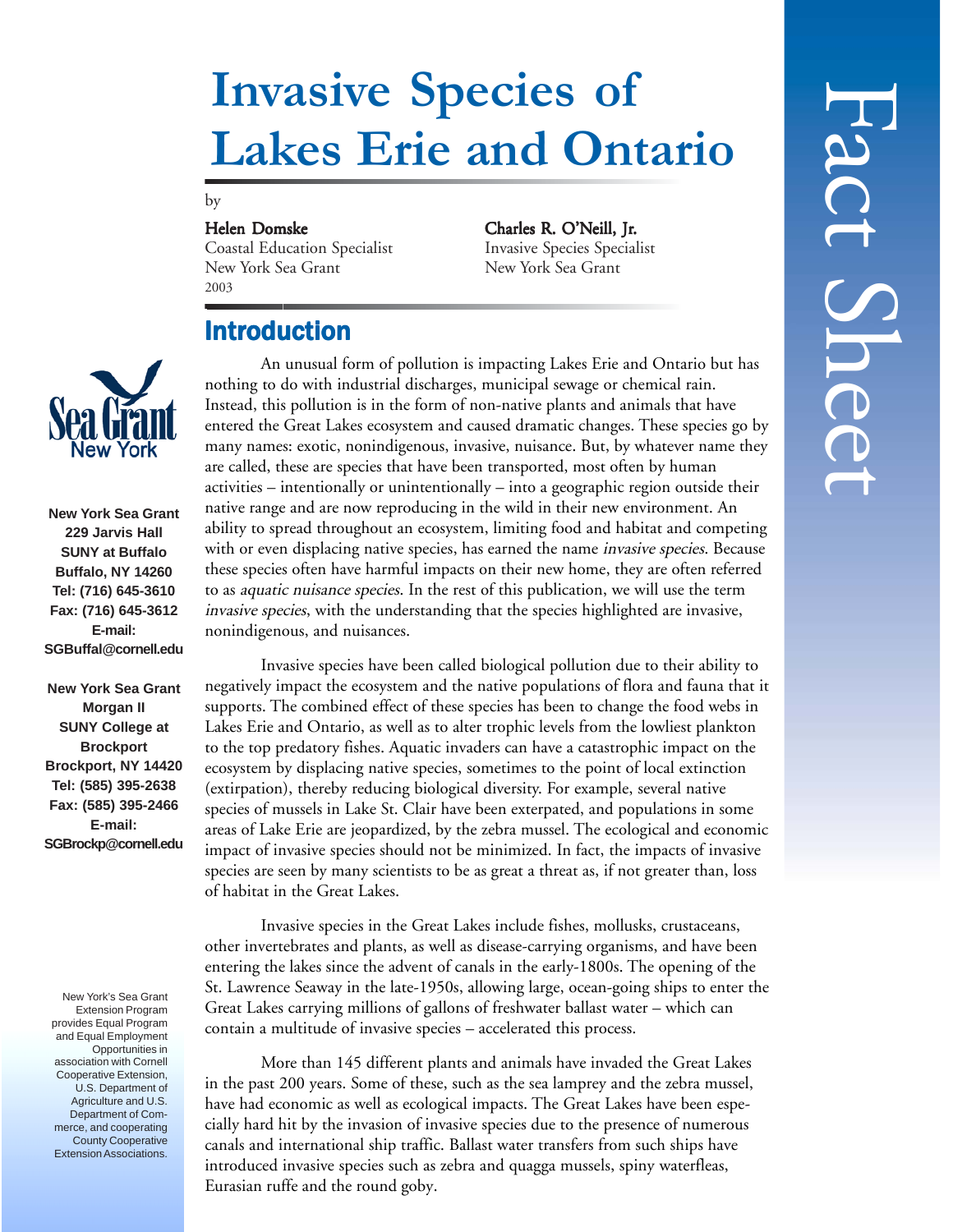The construction of the Erie Canal (officially opened in 1825) served as a major pathway for invasive species introductions from the Atlantic Ocean and the Hudson River into the Great Lakes via Lake Ontario. Niagara Falls historically served as an impenetrable barrier to the dispersal of invasive species from Lake Ontario to Lake Erie and the upper Great Lakes. The construction of the Welland Canal (opened in 1829 and enlarged in 1919) served to link Lake Ontario to the upper lakes, providing an invasive species bypass around the falls. Another important pathway was the opening of the St. Lawrence Seaway in 1959, which greatly enhanced large ship traffic into the Great Lakes and provided an avenue for introductions of invasive aquatic species from across the globe.

Some introductions of invasive plants and animals, however, had no links to canals or shipping. A number of invasive species entered the Great Lakes through the release of aquarium pets, fish aquaculture operations, bait-bucket releases and even intentional releases that proved to be environmental mistakes. The common carp is an example of an intentional release that went awry. Common carp were originally stocked to increase potential food resources for immigrants to the Great Lakes region. Once released to natural environments, these benthic fishes uprooted native aquatic vegetation, caused excessive turbidity and competed with native fish for food and habitat. In some cases, stocking of nonindigenous fish was implemented to control the spread of other invasive species such as alewives and smelt. While the stocking of Pacific salmonids has successfully reduced the numbers of those nonindigenous forage fishes, such introductions have contributed significantly to the overall artificiality of the modern Great Lakes ecosystem.

# **Invasive Species of Lakes Erie and Ontario**

#### Zebra Mussel (Dreissena polymorpha) and Quagga Mussel (Dreissena bugensis)

During the late 1980s, zebra and quagga mussels were introduced into the Great Lakes as veligers (larvae) from freshwater ballast discharged from freighters that originated in the Black and Caspian Sea regions of eastern Europe and western Asia. These small, bivalve mussels have the ability to filter huge amounts of water (up to two liters per day per adult mussel) in order to draw in the plankton they use as food. Zebra and quagga mussels primarily consume phytoplankton (microscopic plant life) which forms the base of the aquatic food chain, although they can also consume small zooplankton (tiny aquatic animals) and bacteria. This filtering, and subsequent removal of plankton from the lakes, has created a dramatic increase in water clarity. Although the clearer lake water is seen as an aesthetic benefit to some, the loss of nutrients it represents significantly reduces the food that is available for fish and other organisms.



 Zebra and quagga mussels are referred to as biofoulers because of their ability to attach to solid underwater substrate, like rocks, piers, intake pipes, and boat hulls using tough elastic strands called byssal threads. In addition to the ecological damage they cause, hundreds of millions of dollars have been spent to clean up fouled pipes and keep the mussels from fouling drinking water treatment, industrial and power plant intakes.

 Zebra and quagga mussels have spread beyond the Great Lakes region, reaching as far down the Mississippi River as New Orleans, Louisiana. A female mussel can produce up to 1,000,000 eggs per

year and the veligers are dispersed by waves and water currents. The veligers settle out of the water column, attach, and form colonies up to several hundred thousand mussels per square meter (1.2 square yards).

Although quagga mussels are similar to zebra mussels, they have the ability to survive in deeper, colder water than zebra mussels and, in areas with low concentration of plankton, can survive on bacteria better than zebra mussels. In many areas of Lakes Erie and Ontario, the original settlements of zebra mussels have been displaced by quagga mussels.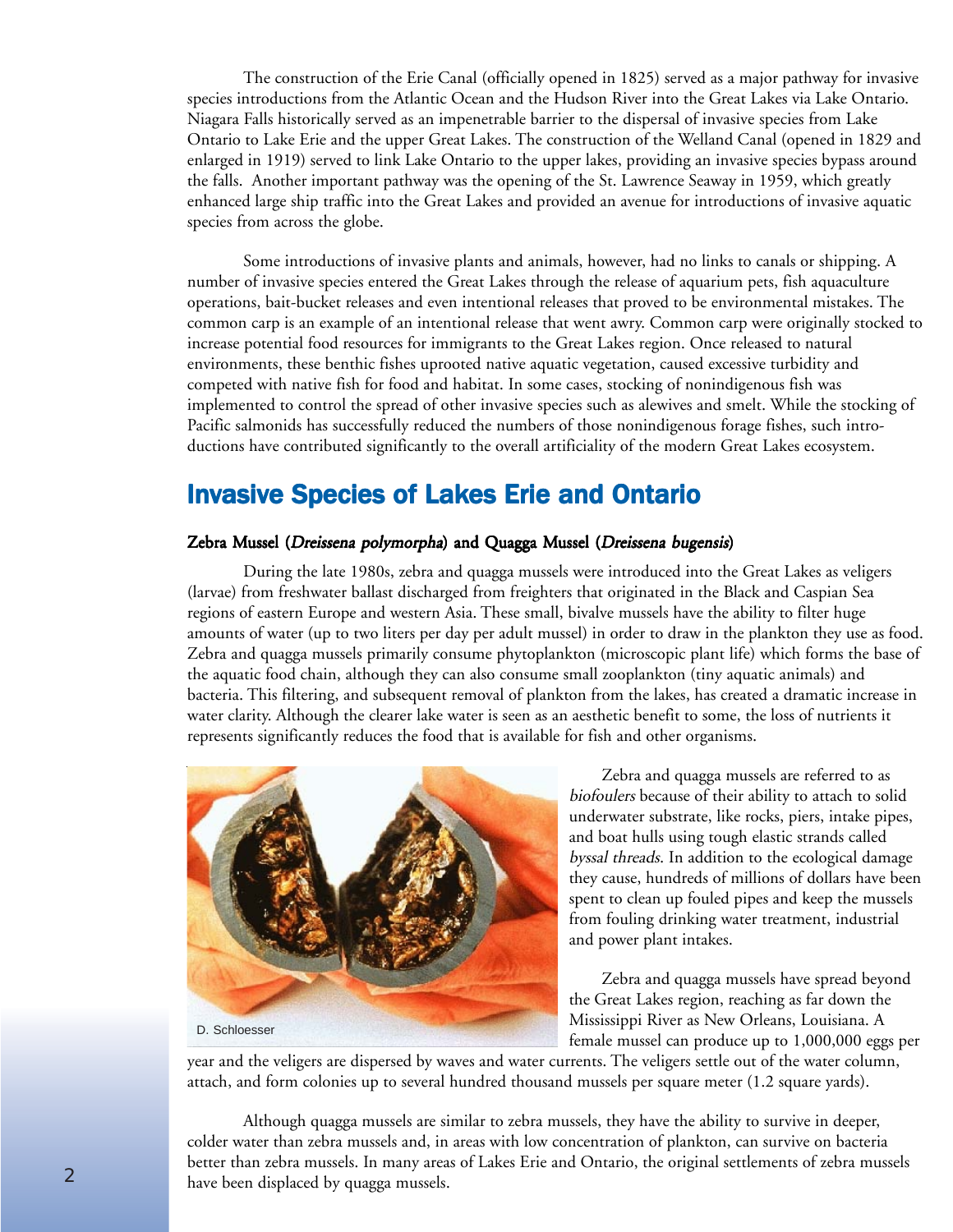## Spiny Waterflea (Bythotrephes cederstroemi) and Fishhook Waterflea (Cercopagis pengoi)

Although one of the smallest invaders (5 - 15 mm), the spiny waterflea, also known as "B.C.", has had a big impact on the Lake Erie ecosystem. These tiny invertebrates are not insects, but small, predatory crustaceans with a long, barbed tail spine that protects them from predators while they compete with fishes, like young yellow perch, for zooplankton. A native to Great Britain and northern Europe, spiny waterfleas were first discovered in Lake Ontario in 1982. These creatures entered the lakes via ballast water discharges and spread to all five Great Lakes within a few years. They are able to reproduce rapidly; during warm summer months, each female can produce up to 10 offspring every two weeks.



Scientists are now concerned about a similar species, commonly called the fishhook waterflea, that was found in Lake Ontario in 1998. Within four years, C. pengoi has spread to Lakes Erie and Michigan



and the Finger Lakes. Many researchers theorize that the fishhook waterflea has the potential to have greater impacts on Lakes Erie and Ontario food webs than has the spiny waterflea. Both species of waterfleas are a nuisance to anglers, who often find cotton-like globs of the creatures on fishing lines and nets. Some anglers have had to cut their lines and lose fish. The food web impacts (energy sink or source) are still unknown.

### Sea Lamprey (Petromyzon marinus)

The sea lamprey is a predatory, eel-like fish, native to the coastal regions of the Atlantic Ocean. It was first discovered in Lake Ontario in the 1830s, and is thought to have migrated from its native habitat in the Atlantic drainage from the Hudson River through the Erie Canal or by attaching itself to boats plying the Erie and St. Lawrence Canal systems. The lamprey did not arrive in Lake Erie until 1921, two years after the enlargement of the Welland Canal. Fortunately, Lake Erie does not have the same high populations of sea lampreys as the larger, deeper lakes.





 The sea lamprey attaches itself to the sides of its target fish (important sportfish such as trout and salmon) using a sucking disk, while sharp teeth in its circular mouth cut through the skin of the fish. The lamprey then sucks the blood and body fluids from the fish. Often pictured firmly attached to the sides of a valuable lake trout or whitefish, lamprey have been blamed for the decline in these and other Great Lakes fish species. A single adult lamprey can be responsible for the death of up to 40 pounds of fish in its lifetime. An attack by a sea lamprey results in the death of six

out of seven prey fish, directly by the loss of bodily fluids or from a secondary infection that occurs at the wound site. Fish that survive lamprey attacks are weakened and are more vulnerable to future attacks by lampreys or capture by more powerful predators. Many anglers have caught a trout or salmon that displays one or several scars from previous lamprey attacks.

 Adult lampreys spawn in the Spring and Summer on gravel beds in Great Lakes tributaries, dying upon laying their eggs. After hatching, small worm-like lamprey larvae drift downstream and burrow into sand and silt, where they live on algae and detritus until they emerge some four to six years later as six inch parasites. They then swim downstream to the Great Lakes where they begin feeding on their fish hosts.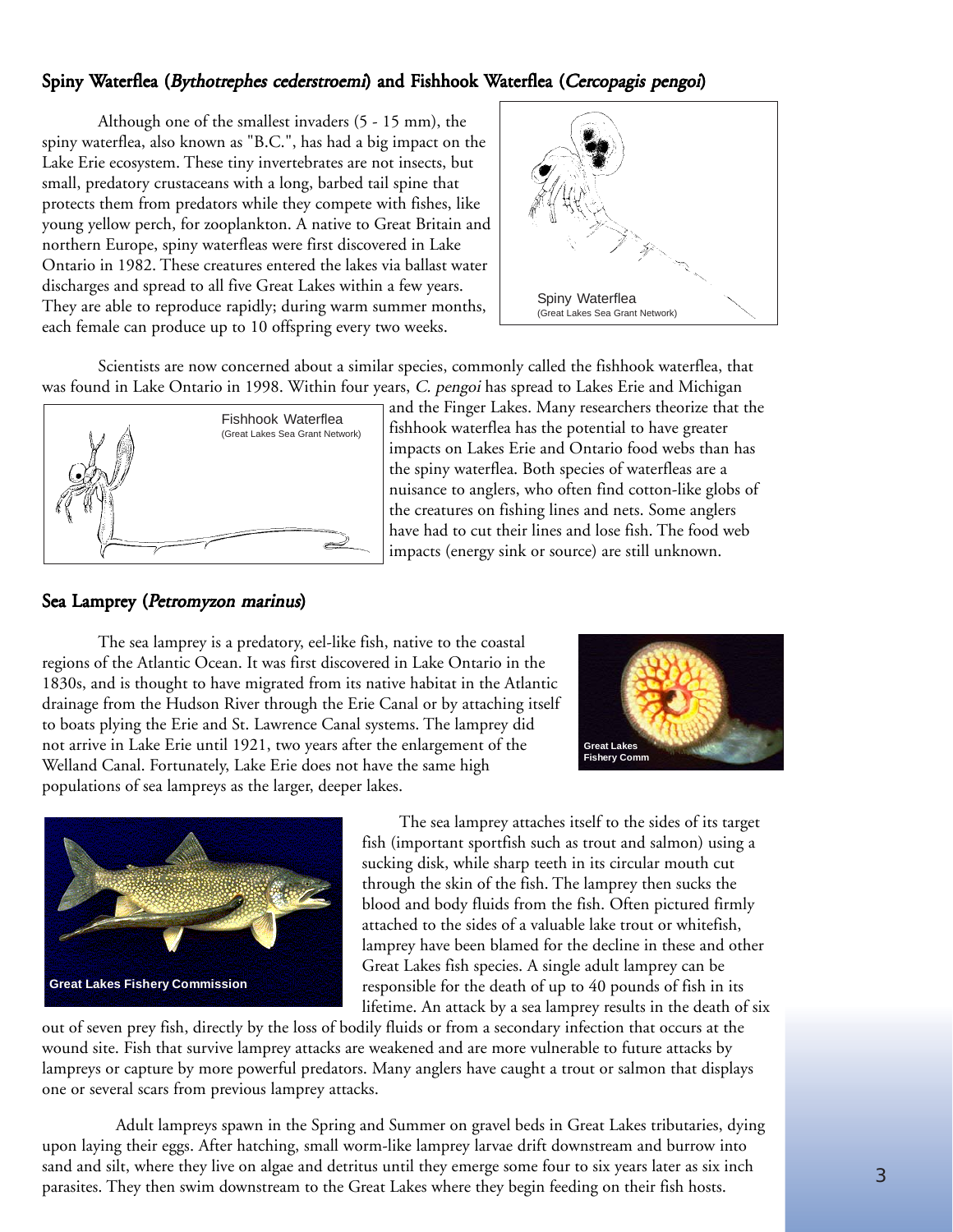The binational Great Lakes Fishery Commission relies on constructed stream barriers that don't interfere with the passage of other fish species, and the use of chemical lampricide treatments in spawning streams around the Great Lakes to control lamprey populations. The lampricide treatments have proven to be very effective, but are quite costly – each year, millions of dollars are spent for lampricide treatments. An innovative male catch-sterilization-and-release program has also been used to reduce populations. Unfortunately, as many of the environmental conditions of tributaries surrounding the Great Lakes improve, new habitat is created for sea lamprey. Research continues on alternative lamprey control methods, including the innovative use of pheromone attractants that could be used to draw sea lamprey into traps or towards unsuitable stream spawning sites. Despite treatments, sea lamprey populations remain strong in a number of locations around the Great Lakes.

#### Alewife (Alosa pseudoharengus)

Alewives, a small, silvery fish, were first discovered in Lake Ontario in 1873. It is unclear whether they were native to Lake Ontario, or expanded their range through the Erie Canal into the Great Lakes Basin from the Atlantic drainage. If they were, in fact, native to Lake Ontario, their populations must have been controlled by Atlantic salmon and lake trout until the late 1800s. It is



also theorized that the alewife may have actually been stocked into the lake accidentally, misidentified as juvenile shad (the two look very similar in their early life stages).

Alewives have proven themselves to be superior competitors to native fish because they are able to outcompete fishes like lake herring, bloaters, and whitefish for food. They also feed readily on young of native fish species, including lake trout, yellow perch, walleye and whitefish. The alewife population in Lake Erie and Lake Ontario has become the primary food resource of adult Pacific salmon and lake trout.

In the absence of predators, alewives have the ability to dramatically increase their population levels to unnaturally high levels, often resulting in huge die-offs that foul beaches. Alewives are also very sensitive to cold water temperatures, and die-offs typically occur during extreme winters or when there are upwellings of colder bottom waters in the lakes. This trait makes alewives an unstable, albeit nutritious, food resource for salmon and trout.

#### Common carp (Cyprinus carpio)

The common carp, found in the Great Lakes today, comes from the Caspian Sea and parts of Asia. The carp was originally stocked in the basin in the late 1800s by the U.S. Fish Commission as a source of "cheap" food for the future (carp quickly fell out of favor as a food species). The fish were commonly stocked in farm ponds where they often escaped



into nearby ecosystems during periods of flooding. Once released into the Great Lakes Basin, carp spread quickly and easily – in fact, the common carp can now be found in every state in the continental U.S.

The common carp is a very hardy fish, capable of surviving in less than optimal habitats. As a result of their feeding behavior (they pull out plants and root around in the bed of lakes and streams) they degrade lakes by causing excessive turbidity (cloudiness caused by disturbed silt), which can lead to declines in submerged aquatic plants and organisms, waterfowl, and important native fish species.

Common carp are also prolific breeders, inflicting substantial competion for habitat on other, more desirable species. It is also hypothesized that common carp prey on the eggs of other, native, fish species, reducing breeding stocks of native populations. Carp have a remarkable ability to negatively alter their aquatic environment and are generally considered a nuisance species wherever they occur.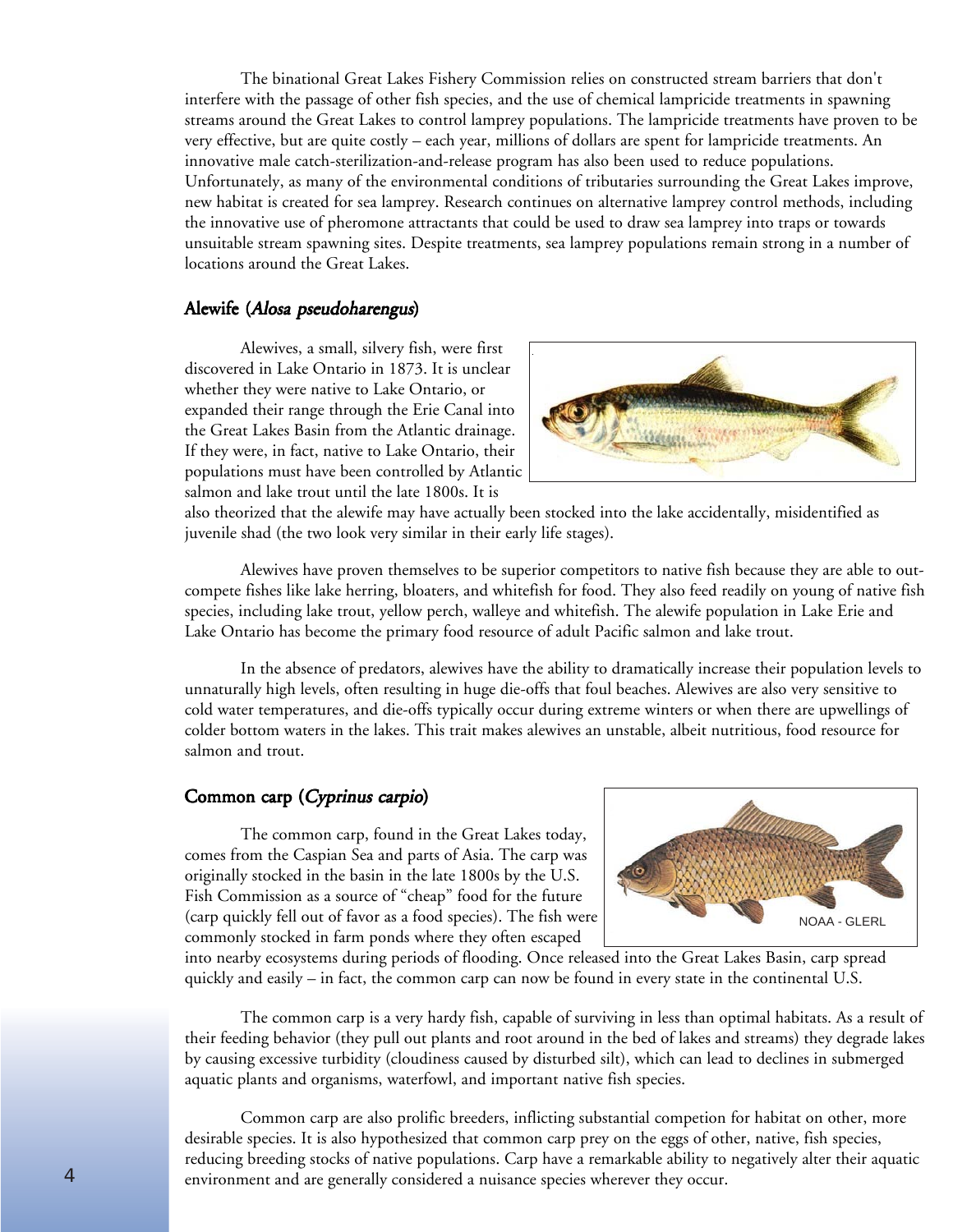#### Round Goby (Neogobius melanostomus)

One of the newest invasive fish species in the Great Lakes, the round goby, is an aggressive fish that out-competes native fish such as sculpins for food and territory. Originally from the Black and Caspian Seas region, round gobies were first discovered in the Great Lakes (St. Clair River) in 1990, by Dr. David Jude of the University of Michigan. These benthic fish have a highly developed sensory system that allows them to find food and avoid predation much better than the native species with which they are competing. Round gobies are also capable of feeding at night, which gives them an advantage over many native fish that are restricted to feeding when light is present.



In addition to their aggressive nature and adaptive behaviors, round gobies are also capable of spawning several times each year. Males grow larger than females and the males guard the nests filled with eggs. This parental care helps to reduce predation on the eggs and increase survival rates. These reproductive strategies have helped round goby populations proliferate throughout the Great Lakes basin.

Although some people see the zebra mussel-eating goby as a beneficial invader, some researchers are concerned that gobies may move the contaminants found in the flesh of zebra mussels (bioaccumulated their as a result of the mussels' voracious filter feeding) up the food chain, where the toxins have the potential to impact valuable game fish such as smallmouth bass. Research continues on this link between round gobies and toxins from zebra and quagga mussels. There may also be a zebra mussel - round goby link to the recent outbreak of avian botulism plaguing Lake Erie.

#### Purple loosestrife (Lythrum salicaria)

When European settlers moved to the Great Lakes region, they brought with them a number of familiar plants. These included useful species for use as food (both for humans and for livestock), decoration (flowers), and medicinal purposes. Unfortunately, some of the plants that migrated along with the early settlers have also proven to be detrimental to the health of the Great Lakes ecosystem. Included in this group is purple loosestrife. This emergent aquatic plant, a native of Eurasia, was first introduced into North America in the early 1800s, most likely as both an ornamental plant and a medicinal herb, and as a stowaway in the form of seeds in the solid (soil) ballast used to stabilize ships making trans-Atlantic crossings in that era. Seeds were also probably mixed in with the fodder and bedding that the settlers brought with them for their [imported] livestock. The plant is also favored by American beekeepers for the production of honey. By the late-1800s, purple loosestrife was found throughout much of the northeastern portion of the United States and southe*xstern* 



Canada. The construction of the Erie Canal (and numerous other regional canals in the mid- and late-**Zebra mussels**1800s) opened most of the Great Lakes Basin to loosestrife colonization by the end of the 19th century. Today, loosestrife can be found in every continental state except Alaska and Florida. In the 1930s, purple loosestrife began to aggressively colonize St. Lawrence River flood plains; it has since become a major nuisance plant in most of its North American range.

Purple loosestrife is a very aggressive colonial plant. One mature plant can produce more than a million seeds per growing season; the plant can also be established from stem or root fragments. Loosestrife seeds are known to be spread in the feathers and fur of birds and other wildlife that have been up against the plants. Seeds and plant parts can also be spread by wind, river and stream flow, floods, and mixed in with soil and vegetation disturbed by development activities. Purple loosestrife is generally thought of as a colonizer of disturbed habitats (the disturbance stresses local vegetation populations and gives loosestrife a competitive advantage over slower growing native plants). The plant has also, however, been found to be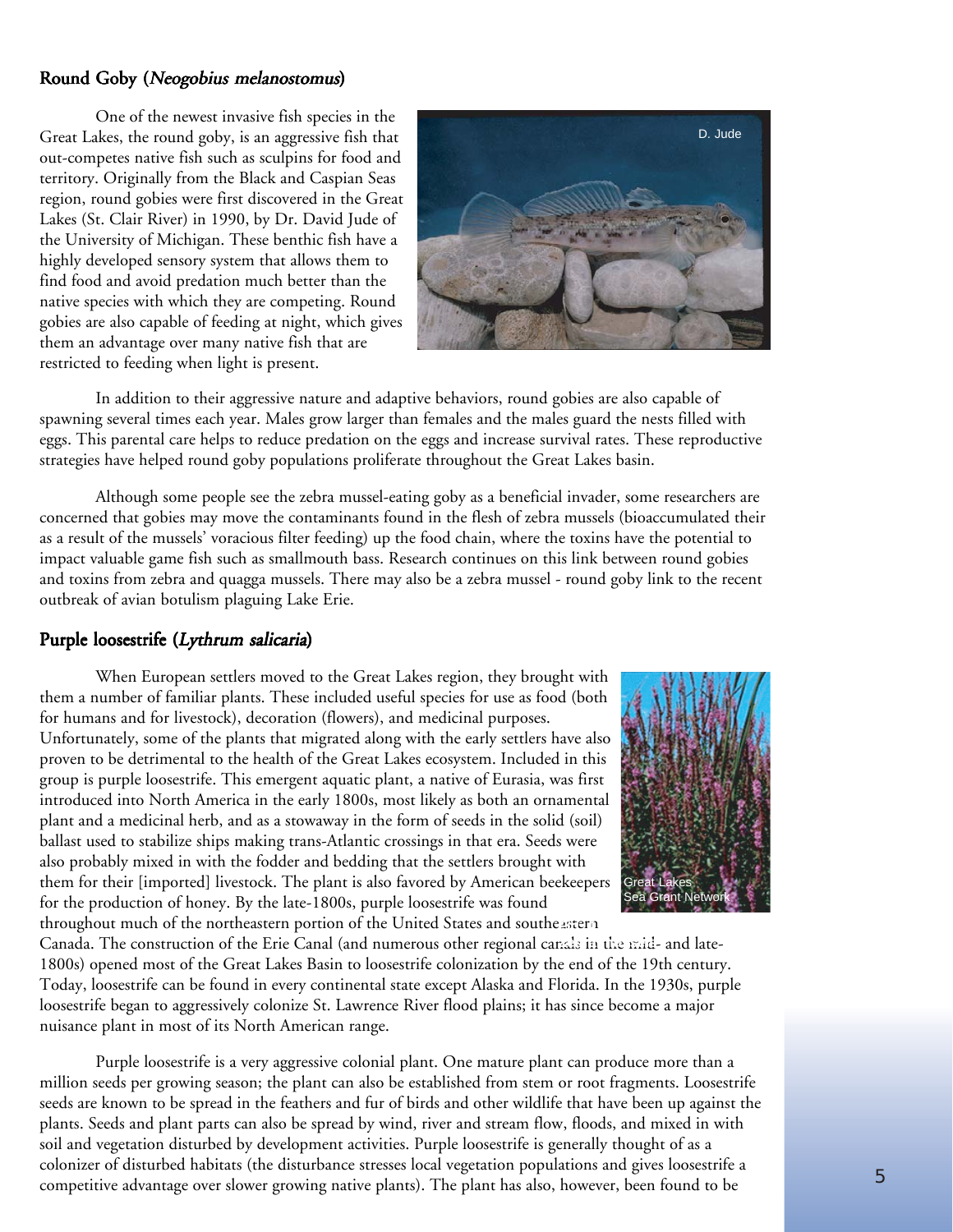able to slowly colonize undisturbed areas and drier lands, creating an emerging threat to agriculture and damaging crop and pasture land productivity.

Once purple loosestrife becomes established in a wetland, it can out compete native vegetation such as cattails, sedges and rushes, and can form monospecific stands in which as much as half of the native wetland vegetation biomass can be displaced. Loosestrife has little value as a food source for waterfowl and wetland animals, and dense stands of loosestrife can eliminate the cover value of native vegetation. The loss of native **Fig. 5 Carp** vegetation can result in the loss of the native wetland wildlife, as well. Loosestrife can also reduce the productivity of shallow waters utilized as spawning habitat for native fish. Some stands of loosestrife in shallow waters can even be thick enough as to block the passage of small boats.

Small, newly introduced patches of purple loosestrife can be controlled by hand pulling, by treatment with broad-spectrum herbicides, or by flooding. Such control methods are generally ineffective or too costly or physically difficult to be used against well-established stands of the plant. Mowing is not effective since new plants can be established from stem fragments; burning is ineffective unless the fire is intense enough to kill the



plant's roots. Although more than 100 species of insect feed on purple loosestrife in its native range, no North American insects have been found to parasitize the plant. Such insects serve to keep loosestrife from becoming the dominant plant in its native range. Years of research into control of loosestrife by insect predation has resulted in five species of insect being approved as biological control agents, including a root-mining weevil, two leaf-eating beetles (G. calmariensis, shown at left), a flower-feeding weevil and a seed-feeding weevil. While more study of bio-control remains to be

done, initial results at such test locations as the Montezuma National Wildlife Refuge have been very positive.

#### Water Chestnut (Trapa natans)

The water chestnut is a rooted, invasive aquatic plant that has both floating and submersed leaves. It was first introduced to North America around 1874 as a water garden plant and for the food and medicinal value of its four-horned, nut-like fruit. The first record of the plant growing wild was in the Charles River (Massachusetts) in 1879. The first Great Lakes Basin introduction of water chestnut was in Collins Lake (near Scotia, New York) around 1884. Since then, the plant has spread to other waters in New York and the Northeast. During the past twenty years, water chestnut has spread throughout central New York via the interconnected river/NYS barge canal system from Cross Lake to Oneida Lake and into the Oswego River Corridor. Trapa has been found along the south shore of Lake Ontario in Sodus Bay since the 1960s. It can also be found in New York's Hudson and Mohawk Rivers and in the Lake Champlain watershed.

Water chestnut grows in freshwater lakes and ponds, as well as in slow moving streams and rivers. It prefers shallow, calm, nutrient-rich waters, where its cord-like stems can reach lengths of up to 16 feet. The plant is a fierce competitor when growing in shallow waters that have soft, muddy bottoms. If uncontrolled, water chestnut can develop nearly impenetrable mats across wide areas of water, creating a hazard for boaters. Thick

growths of the plant can severely limit light penetration into the water. The floating canopy of vegetation shades the floor of the waterbody, cutting off sunlight to native plants and degrading the natural functioning of aquatic ecosystems. Dramatic drops in dissolved oxygen content of infested waterbodies have been observed, apparently due to such shading of native vegetation. This can potentially contribute to fish kills. Water chestnut also out competes native vegetation, is of little food value to wildfowl and wildlife, and may diminish native species use of an invaded area. The sharp spiny nuts can be physically hazardous to swimmers walking on the bed of an infested waterway.

Water chestnut control general consists of mechanical harvesting of the floating mats using weed harvesters or hand pulling from canoes or kayaks. Repetitive harvesting of small areas of lwaterbodies can be effective at controlling water chestnut populations but, unless all of the plants, including root structure, is removed, regrowth will often take place after termination of harvesting activities, providing only a short-term solution.

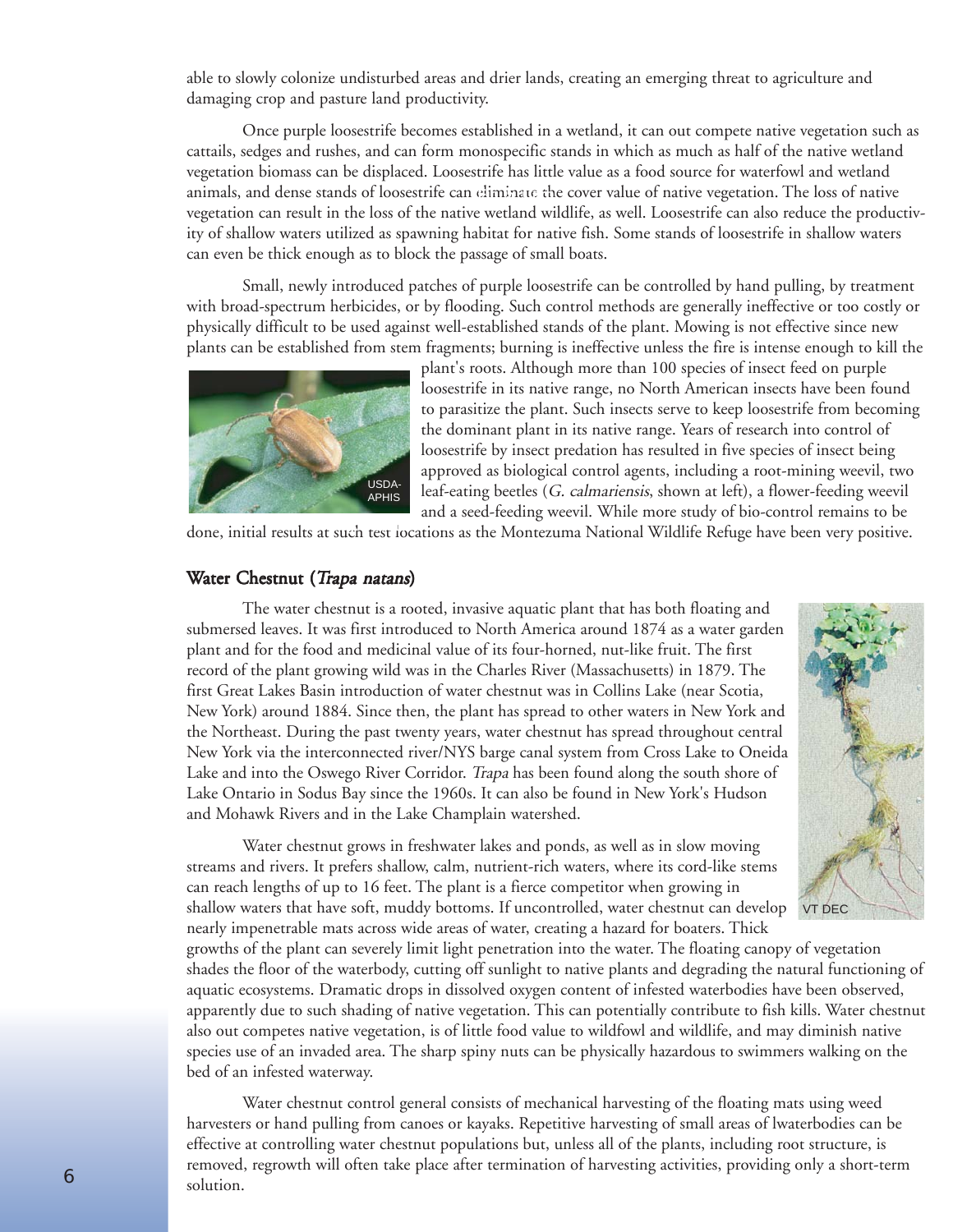Not only does the management of water chestnut result in the expenditure of public and private funds, but the presence of water chestnut in a lake or river can seriously harm property values along the infested areas as the use of the water resource is degraded. It has been shown that invasive plants can degrade shoreline property values by more than \$12,000 per lot along heavily infested portions of lakes and rivers.

Invasive plant experts believe that the spread of water chestnut can be slowed and existing infestations managed by aggressive public education programs in addition to mechanical harvesting and hand pulling.

#### Eurasian Watermilfoil (Myriophyllum spicatum L.)

Eurasian watermilfoil, a rooted aquatic weed native to Europe and Asia, has become one of the most widely dispersed invasive aquatic plants. It can now be found in 45 states and three Canadian provinces. Milfoil was first identified in a pond in the Washington, DC, are in 1942. It is believed to have been introduced into the United States intentionally, most likely as a water garden and aquarium plant. It was introduced into ponds and streams across the county by intentional plants. Colonies spread in place by stolons (stemlike branches). New milfoil plants typically grow from small fragments and the plant is quickly spread throughout connected waters via currents. Recreational boats and harvest-



ing activities are major causes of milfoil fragmentation and distribution throughout waterbodies. Milfoil fragments can also be transported from infested to uninfested waterways on trailered boating equipment.

Milfoil will colonize shallow areas of lakes and ponds, and low energy areas of rivers and streams. It has a particular competitive advantage in disturbed waterbodies such as those with excessive nutrient loading, high levels of recreational boat use, or substantial physical disruption. Milfoil exhibits very rapid growth (reaching the surface in waters as deep as 20 feet in a single season), starting earlier in the spring growth than native aquatic plants and quickly reaching the surface. The plant forms dense vegetative canopies that shade the native vegetation, resulting in a decline of both native plant abundance and diversity. Milfoil has little value as a waterfowl food source, and a high densities can reduce the abundance and diversity of invertebrates which serve as food for fish. Dense beds of milfoil can impair recreational use of a waterbody, reduce fish spawning and foraging habitat, and out compete native vegetation. The die off of old milfoil can deplete dissolved oxygen levels in a waterbody. Dense milfoil populations can restrict boating, fishing and swimming, and can become uprooted and foul beaches.

Generally speaking, there is no way to completely eradicate Eurasian watermilfoil once it has become established in a waterbody. Because it is not indigenous to North America, this weed has no natural biological controls (such as insects or microbes) that would hold down its populations in its native range. Stakeholders can help minimize the spread of Eurasian watermilfoil by ensuring that all fragments of the plant are removed from boats and trailers before leaving infested waters, disposing of the fragments in the garbage or on dry land where they cannot be moved into any streams or lakes. Environmentally friendly controls include bottom barriers, suction harvesting, hand pulling (of small, new infestations), and raking the lake bottom to remove roots, stems, and fragments. Mechanical harvesting does not remove the roots, and can be considered as only a temporary reduction in the amount of vegetative material (much like mowing a lawn).

## The Future Outlook

It is hoped that governmental agencies in the U.S. and Canada will continue their efforts to prevent new invasive aquatic species from entering the Great Lakes. Ballast water management efforts (mainly exchange of freshwater ballast for saltwater ballast 200 miles offshore prior to entry into the St. Lawrence River) are already underway but have not yet proven to be totally effective at keeping out new invaders. New technologies for ballast water management are being researched. Stakeholders need to become aware of this biological pollution and join in efforts to limit the introduction and spread of invasive organisms. Simple actions like inspecting and cleaning boats and trailers, eliminating bait bucket transfers and stopping the